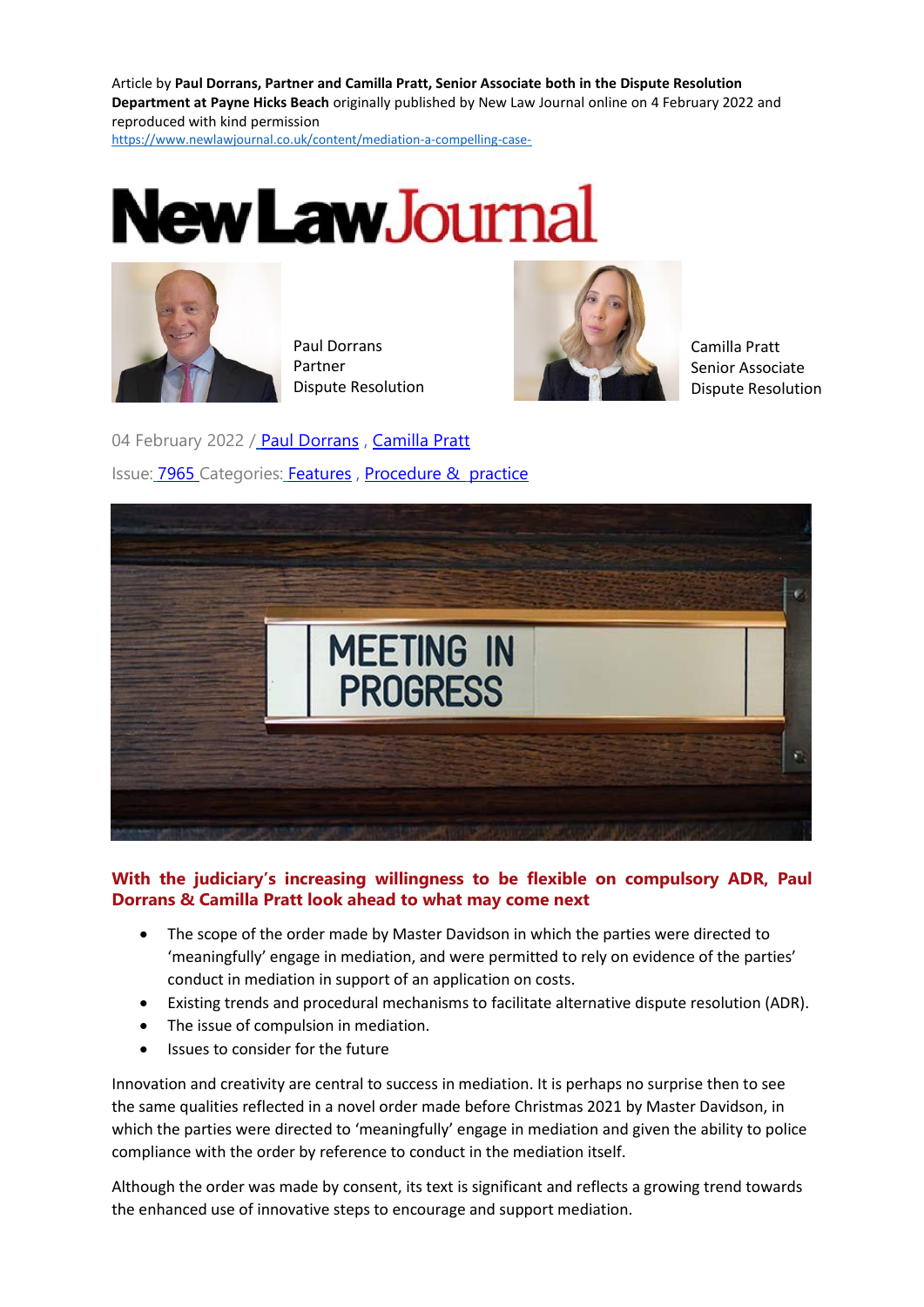### **Master Davidson's order**

The order arose in the context of a claim under the Civil Liability (Contribution) Act 1978. By consent, Master Davidson stayed the proceedings to give the parties time to attempt to resolve the dispute by mediation. So far, so orthodox. However, the innovative 'stick' used by Master Davidson to encourage the parties to resolve the claim was to create a gap in the protection typically offered by without prejudice privilege. The relevant text of the order, dated 9 December 2021, required that the parties:

(1) '...meaningfully engage in the mediation process in a genuine attempt to reach settlement of these proceedings'; and that

(2) '...either party shall be at liberty to make an application relying on evidence as to the conduct of the parties at the mediation. Either with regards to the costs consequences of that conduct or with regards to the Court deciding whether or not either party has failed to engage with the mediation process'.

By permitting either party to rely on 'evidence as to the conduct of the parties at the mediation' in support of an application on costs or as to the other party's compliance with the order to 'meaningfully engage in the mediation process in a genuine attempt to reach settlement', the court has, in effect, been invited by the parties to supervise their conduct of the mediation process.

#### **A new or existing trend?**

Courts of all levels have long been highly supportive of parties who wish to engage in mediation. The procedural mechanisms available to enable to the court to do so are many, including:

- **Practice Direction on pre-action conduct**, which provides that parties should consider whether ADR may assist them to resolve the dispute without starting proceedings and empowers the court to (i) require parties to provide evidence that ADR has been considered; and (ii) take into account a refusal to participate in ADR or a party's silence in response to an invitation, when considering costs. Under the pre-action protocol for construction and engineering disputes, parties should normally meet at least once before proceedings are issued.
- **CPR 1.4** permits the court to further the overriding objective by actively managing cases. This can include encouraging the parties to use ADR if the court considers that appropriate and facilitating the use of such procedure, and helping the parties to settle the whole or part of the case.
- **CPR 3.1** empowers the court to 'make any other order for the purpose of managing the case and furthering the overriding objective, including hearing an early neutral evaluation, with the aim of helping the parties to settle the case'.
- **CPR 26.4** permits the court, of its own volition, to order a stay to allow for ADR in appropriate cases and direct that the proceedings, either in whole or in part, be stayed for one month or such other period as it considers appropriate. The court may also extend the stay until such date or for such specified period as it considers appropriate. Where the court stays the proceedings under this rule, the claimant must tell the court if a settlement is reached. If the claimant does not tell the court by the end of the period of the stay that a settlement has been reached, the court will give such directions as to the management of the case.

Given the number and breadth of these provisions and the benefits which can accrue to the parties and the justice system alike from ADR, a willingness by the courts to employ existing procedural mechanisms to support parties who wish to engage in mediation is therefore to be expected. The courts have been similarly willing to enforce ADR clauses in commercial contracts (see for example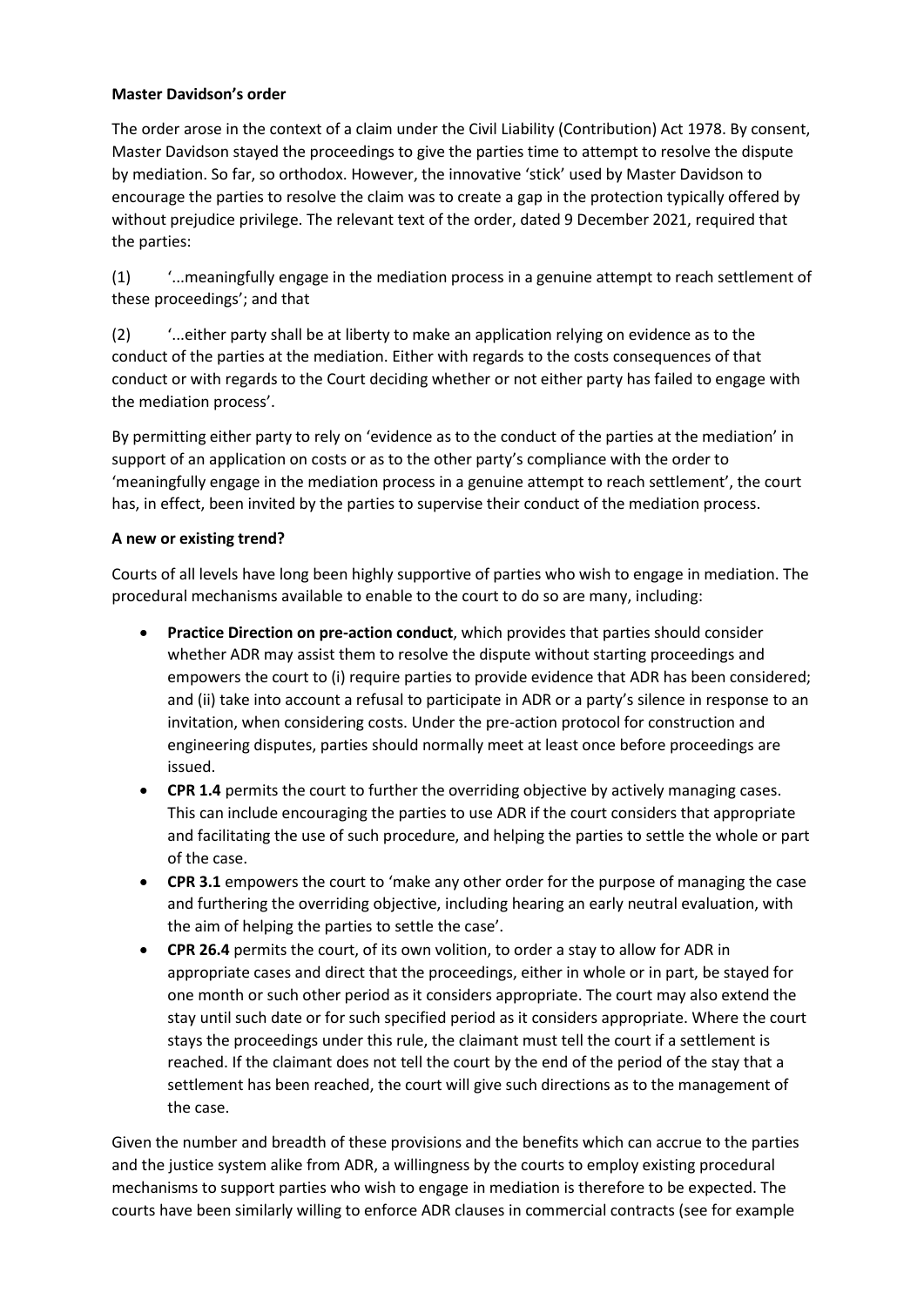Ohpen Operations UK Ltd v Invesco Fund Managers Ltd [2019] EWHC 2246 (TCC), [2019] All ER (D) 86 (Aug)) to facilitate mediation.

The order is therefore best viewed in light of this context and understood as a recent practical example of the court's willingness to support and encourage ADR. Even in light of that context however, the extent of the court's ability to supervise the parties' engagement with the mediation process under Master Davidson's order is quite novel, certainly in a commercial context, and raises issues relevant to the debate on the legality and desirability of compulsory ADR.

### **Compulsory mediation: lawful & desirable?**

The issue of compulsory ADR has been and remains the subject of sustained debate and detailed consideration by the courts and academics. Although on one view, compulsion is strictly not in issue here as the order was made by consent, it is observed that the orthodox view on the question namely that expressed by Lord Justice Dyson in Halsey v Milton Keynes General NHS Trust; Steel v Joy [2004] EWCA Civ 576—that it is 'difficult to conceive circumstances in which [compulsory mediation] would be appropriate' appears to be in retreat.

A reshaping of the consensus on the legality and desirability of compulsory mediation appears to be underway, and is reflected in the Court of Appeal's approach to the issue in the context of early neutral evaluation in Lomax v Lomax [2019] EWCA Civ 1467, [2019] All ER (D) 87 (Aug) and the observations of Sir Geoffrey Vos in McParland & Partners Ltd and another company v Whitehead [2020] EWHC 298 (Ch), [2020] All ER (D) 106 (Feb), where the validity of approach in Halsey was directly questioned.

Sir Alan Ward observed in Wright v Michael Wright Supplies Ltd [2013] EWCA Civ 234, [2013] All ER (D) 02 (Apr) that he would welcome a review of the issue of compulsion in the mediation context by a 'bold judge'. Lady Justice Asplin has been so bold, in the context of the Civil Justice Council report 'Compulsory ADR', published in June 2021.

The report highlighted, as we note above, that 'the rules of civil procedure in England and Wales have already developed to involve compulsory participation in ADR at a number of points. These compulsory processes are both successful and accepted.' The Civil Mediation Council welcomed the report, calling it a 'significant development', and called for ADR to be put 'at the centre of the civil justice process'.

The report went on to conclude that compelling ADR is, contrary to the position outlined in Halsey, compatible with Article 6 of the European Convention on Human Rights (the right to access the courts), and importantly observed that 'there is a tension between treating an order to mediate as a breach of Article 6 but then giving the court power when dealing with costs to penalise a party financially for unreasonably failing to mediate'.

The tension highlighted by Lady Justice Asplin is arguably apparent in the text of Master Davidson's order, with a seemingly voluntary process being subject to potentially highly intrusive judicial supervision which could result in both severe procedural and costs consequences.

#### **Conclusion: more to follow...**

Whether other civil and commercial litigants will wish to invite (let alone be compelled by) the courts to supervise the conduct of their mediations as the parties have done here remains to be seen. The free exchange of views during the mediation process, supported by the scaffolding of the without prejudice rule, is arguably one of the most effective platforms for the consensual resolution of commercial disputes.

Creating an ability to step back into the events of a mediation after discussions have collapsed to